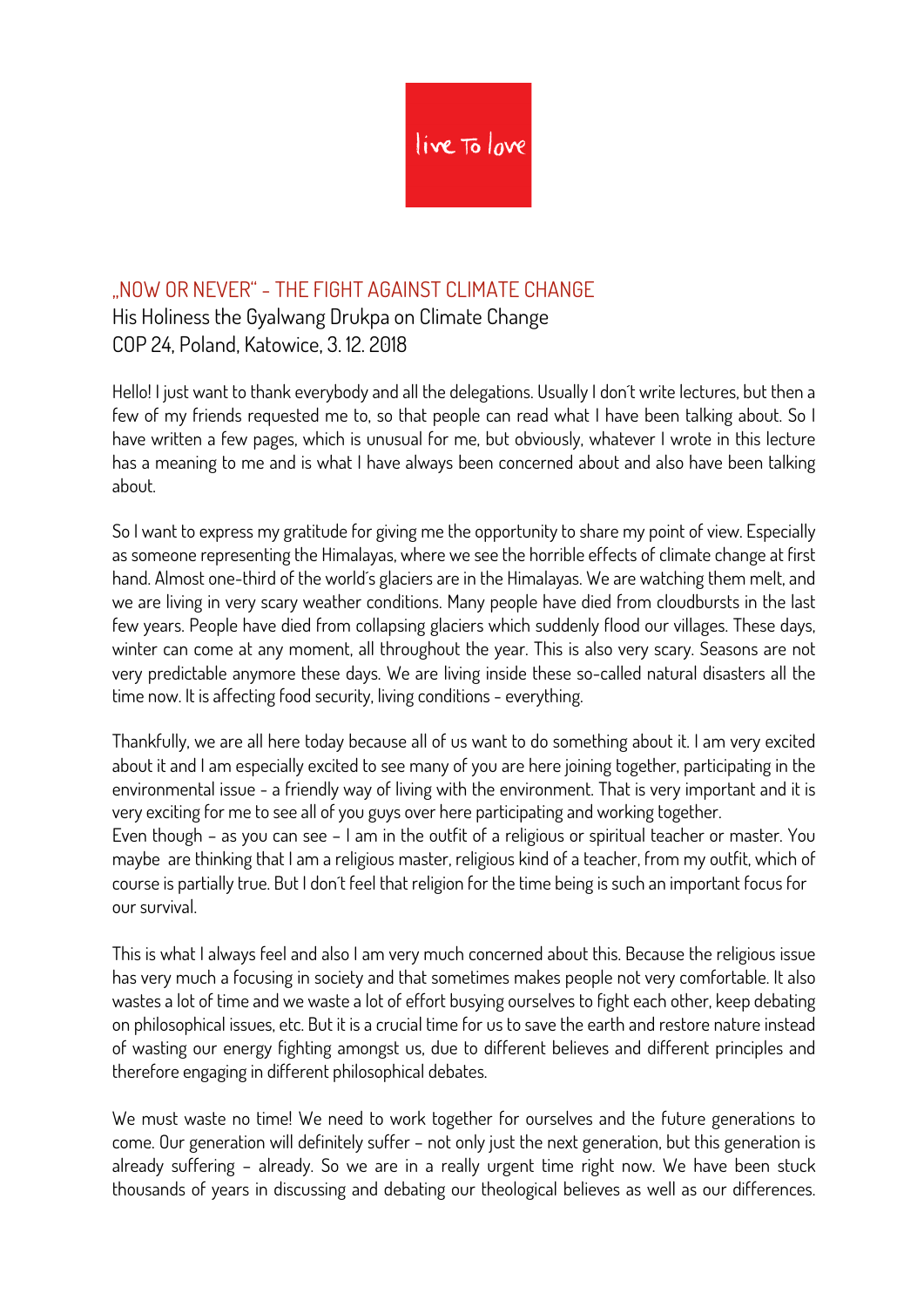Have these improved the environment we live in? I don´t know. But this is a question which we have to have in our mind. We have been debating among the religions. Thousands of years we have been stuck with that sort of thing. I don´t know how helpful it was for our survival, environmentally speaking. Increasingly we are submerging in rising sea levels, landslides, earthquakes, and so on. If we don´t do anything right now, we will maybe be killed by natural disaster - so called natural disasters. I personally would not call it natural disasters, because it is not a natural disaster. It is a disaster which we make. We have a manmade disaster.

Although, you know the spiritual prayers, the spiritual practices, meditation and ritual practices can help to a certain extent. But action must be taken soon. We are very much in urgent times, in crucial times right now. Our planet is going to be destroyed if we don´t find a solution. We could all become homeless soon. This is not some plot from a Hollywood movie, it´s very real and very urgent. We have to do something - now or never.

The first step is, we must acknowledge the reality of what is happening. We don´t need to live in the Arctic or the Himalayas to realize what kind of hot soup we are in. All over the news, we hear more of deadly floods, storms, and forest fires going out of control in dry climates, like in Malibu, California where 48 people died just a few weeks ago. Our coast lines are changing, too. Whole islands are being drowned in water. I heard 8 islands in the Pacific Ocean are already gone. I don´t know if it is true, but it is very sad. Most people who live near to a coast feel a sense of danger these days. And all of these things are all related to rising global temperatures.

We should also recognize that other kinds of disasters are also related to climate change. For example, diseases are increasing, as the weather becomes more and more severe. New illnesses are being discovered all the time in unstable climate regions. Many animal species are disappearing. Natural shelters are disappearing. Food sources are disappearing. Actually, the plants, the animals, the water, and the air -- these are our companions. So if they are suffering, we are suffering as well. We are all interdependent on each other for our survival.

So all walks of life are suffering from this crisis, from the smallest insects to whole nations dealing with disasters.

The next thing we must acknowledge, is that despite of all these terrible things happening, so many of us humans do not seem to be concerned by climate change. This is an important point. Many people do not feel their lives are threatened - or maybe they feel threatened but they are too busy with their own survival. They have to feed their children, their family members, they have to survive day to day life so there is not much time left for them to take care of the environmental issues. So they do not take any actions, which is very much understandable. So we all have to look at it from different angles. We can´t insist on them to change their concept within a short while or overnight. Maybe it is a lack of empathy. So our job must be to fight, to tell our stories, to ring all the alarm bells. We must remind people that we all share one home, the planet earth, and that we are all capable of saving it through action, or destroying it through ignorance.